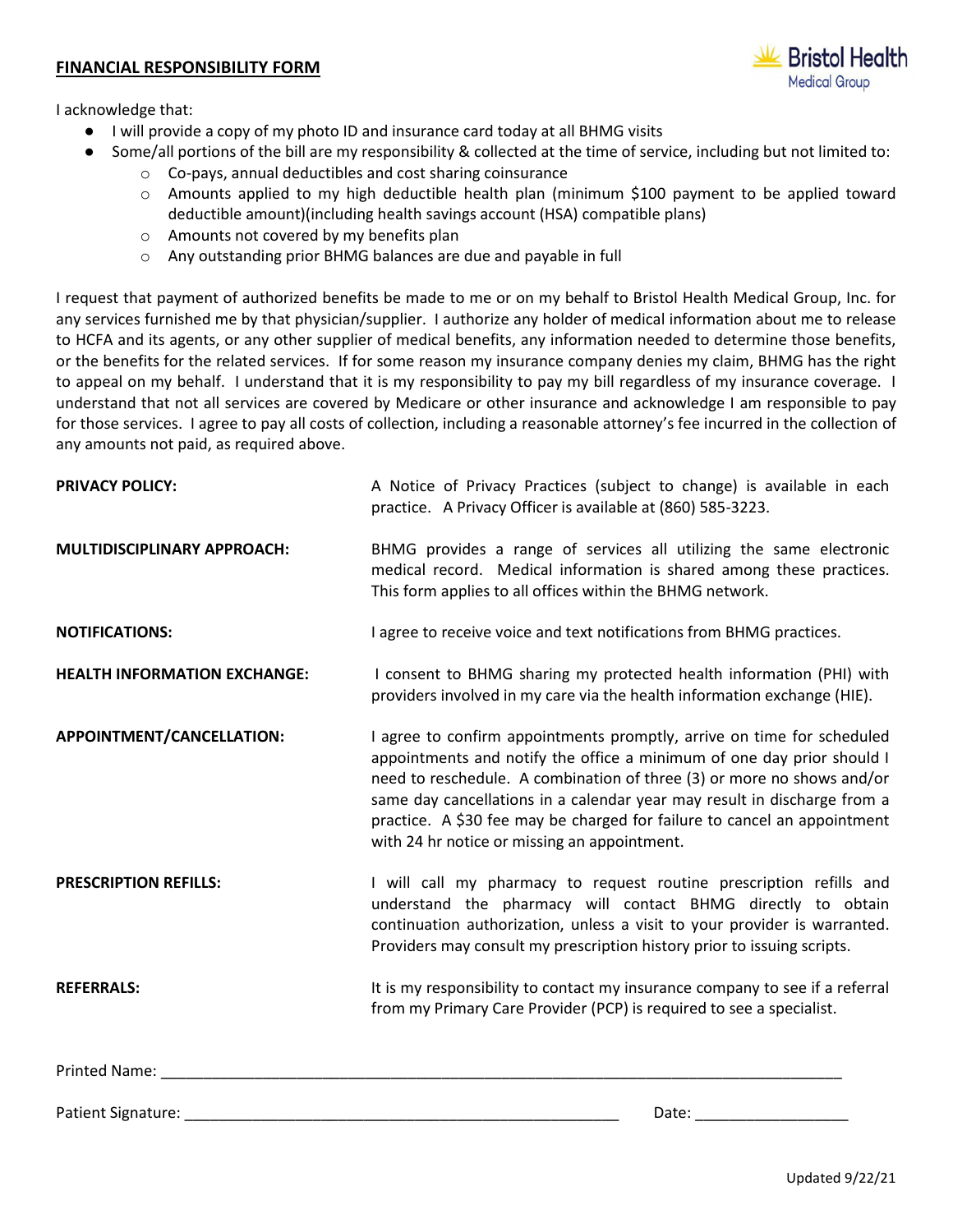| Today's Date_________________<br>Marital Status The Status Eiving Will/Healthcare Directive? Y/N |                        |                                           |                         | Date of Birth <b>Example 20</b>                            |                                                                                                                               |
|--------------------------------------------------------------------------------------------------|------------------------|-------------------------------------------|-------------------------|------------------------------------------------------------|-------------------------------------------------------------------------------------------------------------------------------|
|                                                                                                  |                        |                                           |                         |                                                            |                                                                                                                               |
|                                                                                                  |                        |                                           |                         |                                                            |                                                                                                                               |
| Occupation<br><b>AIDS</b>                                                                        |                        |                                           |                         |                                                            |                                                                                                                               |
|                                                                                                  |                        |                                           |                         |                                                            |                                                                                                                               |
|                                                                                                  |                        | PERSONAL HEALTH - Circle all that apply   |                         |                                                            |                                                                                                                               |
|                                                                                                  | Cancer                 | Gout                                      | Lyme Disease            |                                                            | <b>Rheumatic Fever</b>                                                                                                        |
| Alcoholism<br>Cataracts                                                                          |                        | <b>Heart Disease</b>                      | Murmur, Heart           |                                                            | Scarlet Fever                                                                                                                 |
| Chicken Pox<br>Anemia                                                                            |                        | Hepatitis                                 | Measles                 |                                                            | Stroke                                                                                                                        |
| Anorexia<br>Drug Dependency                                                                      |                        | Hernia                                    | Migraines               |                                                            | Suicide Attempt                                                                                                               |
| Depression<br>Anxiety                                                                            |                        | Herpes                                    | Mononucleosis           |                                                            | Thyroid problem                                                                                                               |
| <b>Diabetes</b><br>Arthritis                                                                     |                        | <b>High Cholesterol</b>                   | Multiple Sclerosis      |                                                            | Tuberculosis                                                                                                                  |
| Asthma<br><b>Diverticulitis</b>                                                                  |                        | <b>High Blood Pressure</b>                | Osteoporosis            |                                                            | Ulcers, stomach                                                                                                               |
| <b>Bleeding Disorders</b><br>Emphysema                                                           |                        | <b>HIV Positive</b>                       | Pacemaker               |                                                            | Vaginal Infection                                                                                                             |
| Blood Clots in legs<br>Glaucoma                                                                  |                        | Kidney Disease                            | Pneumonia               |                                                            | <b>Venereal Disease</b>                                                                                                       |
| <b>Bronchitis</b><br>Goiter                                                                      |                        | Kidney Stones                             | Prostate Problems       |                                                            | Other                                                                                                                         |
| <b>Bulimia</b><br>Gonorrhea                                                                      |                        | Liver Disease                             | <b>Psychiatric Care</b> |                                                            | Other                                                                                                                         |
| <b>ILLNESSES,</b><br><b>HOSPITALIZATIONS OR</b><br><b>MAJOR SURGERIES</b><br>& Dates             |                        |                                           |                         |                                                            |                                                                                                                               |
|                                                                                                  |                        |                                           |                         |                                                            |                                                                                                                               |
| AGE IF<br><b>FAMILY HISTORY</b><br><b>LIVING</b>                                                 | AGE AT<br><b>DEATH</b> | PRESENT CONDITION(s)<br>OR CAUSE OF DEATH |                         |                                                            | HAS ANY PARENT/SIBLING HAD THE FOLLOWING:                                                                                     |
| <b>FATHER</b>                                                                                    |                        |                                           |                         | $\Box$ Alcoholism<br>□ Alzheimer's                         |                                                                                                                               |
| <b>MOTHER</b>                                                                                    |                        |                                           |                         |                                                            | □ Alzheimer's<br>□ Anemia/Low Blood Count __________________                                                                  |
| <b>BROTHERS</b>                                                                                  |                        |                                           |                         | □ Lung Problems<br>Cancer, Breast<br>Cancer, Colon         | <u> 1989 - Johann Barn, mars eta bainar eta idazlea (</u><br><u> 1989 - Jan James James Barnett, fransk politik (d. 1989)</u> |
| <b>SISTERS</b>                                                                                   |                        |                                           |                         | □ Cancer, Prostate<br>□ Cancer, Other<br>□ Heart Disease   | <u> 1980 - Jan James Barnett, fransk politik (d. 1980)</u>                                                                    |
| <b>CHILDREN</b>                                                                                  |                        |                                           |                         | $\Box$ Depression<br>□ Bipolar Disorder<br>$\Box$ Diabetes | <u> 1989 - Johann Barn, mars eta bainar eta idazlea (</u>                                                                     |

| <b>SOCIAL HISTORY</b> |  |
|-----------------------|--|
|-----------------------|--|

Other \_\_\_\_\_\_\_\_\_\_\_\_\_\_\_\_\_\_\_\_\_\_\_\_\_\_\_\_\_

| Exercise:       | Smoking:                | Alcohol:                  | <b>Recreational Drugs:</b> |
|-----------------|-------------------------|---------------------------|----------------------------|
| Type/frequency_ | Packs/day<br># of years | Drinks/day<br>Drinks/week | Type/frequency_            |
|                 | Year stopped            |                           |                            |